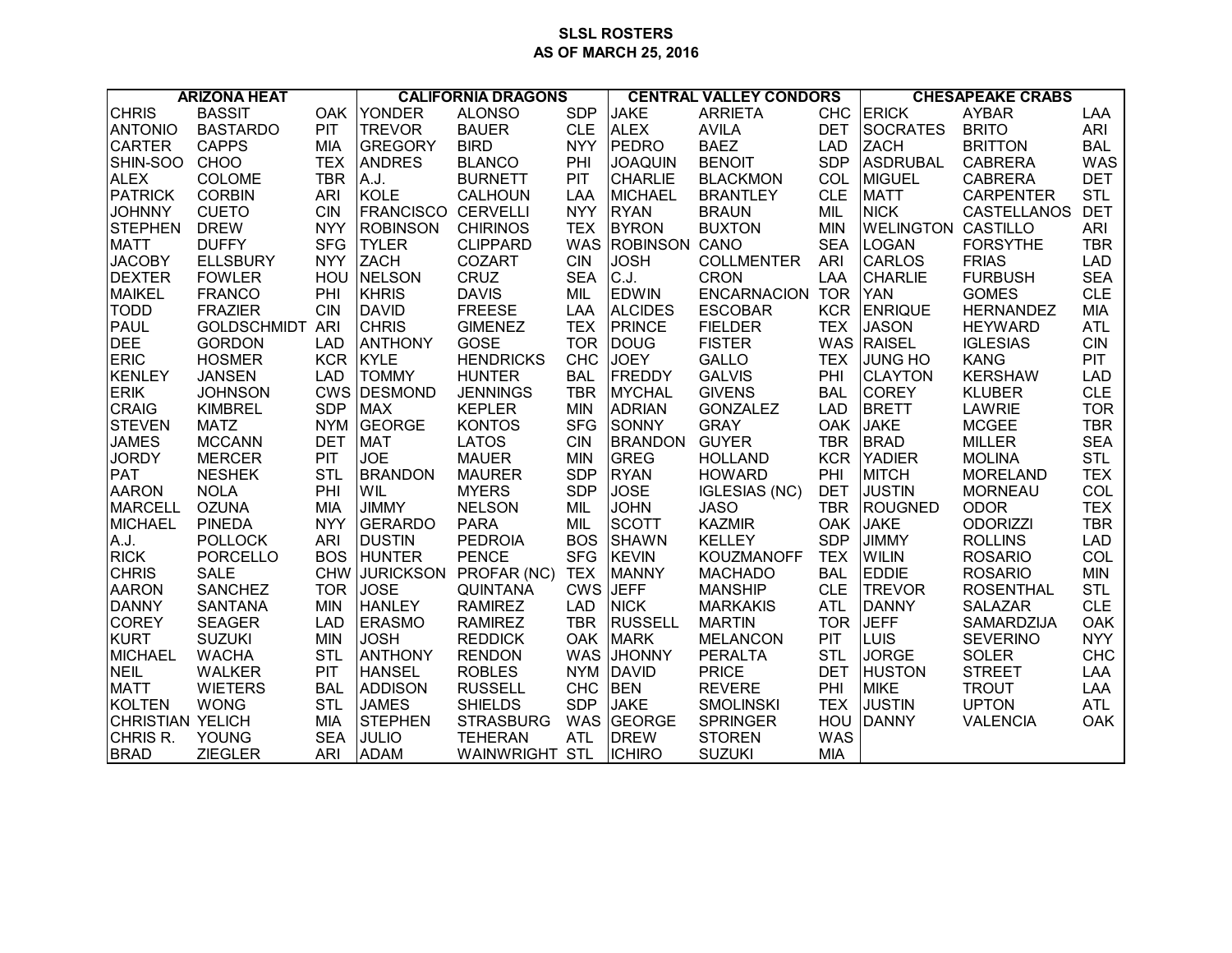## **SLSL ROSTERS AS OF MARCH 25, 2016**

| <b>EMERALD CITY OSPREY</b> |                    | <b>GALAPAGOS TORTOISES</b> |                     |                   | <b>JACKSON HOLE GUIDES</b> |                 |                   | <b>MALIBU WAVE</b> |                  |                     |            |
|----------------------------|--------------------|----------------------------|---------------------|-------------------|----------------------------|-----------------|-------------------|--------------------|------------------|---------------------|------------|
| <b>JOSE</b>                | <b>ALTUVE</b>      | <b>HOU</b>                 | ARISMENDY ALCANTARA |                   | <b>CHC</b>                 | <b>AARON</b>    | <b>ALTHERR</b>    | PHI                | <b>KYLE</b>      | <b>BLANKS</b>       | <b>SFG</b> |
| PEDRO                      | <b>ALVAREZ</b>     | PIT                        | <b>OSWALDO</b>      | <b>ARCIA</b>      | <b>MIN</b>                 | <b>CHASE</b>    | <b>ANDERSON</b>   | <b>ARI</b>         | <b>MICHAEL</b>   | <b>BLAZEK</b>       | MIL        |
| <b>JAVIER</b>              | <b>BAEZ</b>        | CHC                        | <b>MOOKIE</b>       | <b>BETTS</b>      | <b>BOS</b>                 | <b>BRANDON</b>  | <b>BELT</b>       | <b>SFG</b>         | <b>MIKE</b>      | <b>BOLSINGER</b>    | <b>LAD</b> |
| <b>ADRIAN</b>              | <b>BELTRE</b>      | <b>TEX</b>                 | <b>BRAD</b>         | <b>BOXBERGER</b>  | <b>TBR</b>                 | <b>BRETT</b>    | <b>CECIL</b>      | <b>TOR</b>         | <b>JAY</b>       | <b>BRUCE</b>        | <b>CIN</b> |
| <b>GREGOR</b>              | <b>BLANCO</b>      | <b>SFG</b>                 | <b>BILLY</b>        | <b>BURNS</b>      | <b>OAK</b>                 | <b>HANK</b>     | <b>CONGER</b>     | LAA                | <b>CLAY</b>      | <b>BUCHHOLZ</b>     | <b>BOS</b> |
| <b>JACKIE</b>              | <b>BRADLEY JR.</b> | <b>BOS</b>                 | <b>RUSNEY</b>       | CASTILLO          | <b>BOS</b>                 | <b>CARLOS</b>   | <b>CORREA</b>     | HOU                | <b>AROLDIS</b>   | <b>CHAPMAN</b>      | <b>CIN</b> |
| <b>JOEY</b>                | <b>BUTLER</b>      | <b>TBR</b>                 | <b>ALEX</b>         | <b>COBB</b>       | <b>TBR</b>                 | <b>JOSH</b>     | <b>DONALDSON</b>  | OAK                | <b>MICHAEL</b>   | <b>CONFORTO</b>     | <b>NYM</b> |
| <b>ANDREW</b>              | <b>CASHNER</b>     | <b>SDP</b>                 | <b>WADE</b>         | <b>DAVIS</b>      | <b>KCR</b>                 | <b>MARCO</b>    | <b>ESTRADA</b>    | <b>MIL</b>         | <b>DELINO</b>    | <b>DESHIELDS JR</b> | <b>TEX</b> |
| <b>BRANDON</b>             | <b>CRAWFORD</b>    | <b>SFG</b>                 | <b>ANTHONY</b>      | <b>DESCLAFANI</b> | <b>CIN</b>                 | <b>JOSE</b>     | <b>FERNANDEZ</b>  | <b>MIA</b>         | <b>ODRISAMER</b> | <b>DESPAIGNE</b>    | <b>SDP</b> |
| YU                         | <b>DARVISH</b>     | <b>TEX</b>                 | <b>IAN</b>          | <b>DESMOND</b>    | <b>WAS</b>                 | <b>CARLOS</b>   | <b>GONZALEZ</b>   | <b>COL</b>         | <b>LUCAS</b>     | <b>DUDA</b>         | <b>NYM</b> |
| <b>CHRIS</b>               | <b>DAVIS</b>       | <b>BAL</b>                 | <b>EDUARDO</b>      | <b>ESCOBAR</b>    | <b>MIN</b>                 | <b>ALEX</b>     | <b>GORDON</b>     | <b>KCR</b>         | <b>SAM</b>       | <b>DYSON</b>        | <b>TEX</b> |
| <b>COREY</b>               | <b>DICKERSON</b>   | COL                        | <b>JAIME</b>        | <b>GARCIA</b>     | <b>STL</b>                 | <b>BRYCE</b>    | <b>HARPER</b>     | <b>WAS</b>         | <b>MARWIN</b>    | <b>GONZALEZ</b>     | HOU        |
| <b>DANNY</b>               | <b>ESPINOSA</b>    |                            | WAS KEVIN           | <b>GAUSMAN</b>    | <b>BAL</b>                 | <b>DREW</b>     | <b>HUTCHISON</b>  | <b>TOR</b>         | <b>ZACK</b>      | <b>GREINKE</b>      | LAA        |
| <b>CASEY</b>               | <b>FIEN</b>        | <b>MIN</b>                 | <b>YASMANI</b>      | <b>GRANDAL</b>    | <b>SDP</b>                 | <b>ENDER</b>    | <b>INCIARTE</b>   | ARI                | <b>RANDAL</b>    | <b>GRICHUK</b>      | <b>STL</b> |
| <b>BRETT</b>               | <b>GARDNER</b>     | <b>NYY</b>                 | <b>DILSON</b>       | <b>HERRERA</b>    | <b>NYM</b>                 | <b>IDALLAS</b>  | <b>KEUCHEL</b>    | <b>HOU</b>         | <b>FRANKLIN</b>  | <b>GUTIERREZ</b>    | <b>SEA</b> |
| <b>JOSH</b>                | <b>HAMILTON</b>    | LAA                        | <b>ADAM</b>         | <b>JONES</b>      | <b>BAL</b>                 | <b>JASON</b>    | <b>KIPNIS</b>     | <b>CLE</b>         | <b>COLE</b>      | <b>HAMELS</b>       | <b>TEX</b> |
| ANDREW                     | <b>HEANEY</b>      | LAA                        | <b>JAKE</b>         | <b>LAMB</b>       | <b>ARI</b>                 | <b>JUAN</b>     | <b>LAGARES</b>    | <b>NYM</b>         | <b>ADEINY</b>    | <b>HECHEVARRIA</b>  | <b>MIA</b> |
| <b>FRANCISCO</b>           | <b>LINDOR</b>      | <b>CLE</b>                 | <b>JON</b>          | <b>LESTER</b>     | <b>OAK</b>                 | <b>MIKE</b>     | <b>LEAKE</b>      | <b>CIN</b>         | <b>CESAR</b>     | <b>HERNANDEZ</b>    | PHI        |
| <b>MICHAEL</b>             | <b>MCKENRY</b>     | COL                        | <b>JED</b>          | LOWRIE            | <b>OAK</b>                 | <b>EVAN</b>     | <b>LONGORIA</b>   | <b>TBR</b>         | <b>KELVIN</b>    | <b>HERRERA</b>      | <b>KCR</b> |
| <b>KENDRYS</b>             | <b>MORALES</b>     | <b>SEA</b>                 | <b>COLLIN</b>       | <b>MCHUGH</b>     | HOU                        | <b>LANCE</b>    | <b>MCCULLERS</b>  | HOU                | <b>AARON</b>     | <b>HICKS</b>        | <b>MIN</b> |
| <b>MIKE</b>                | <b>NAPOLI</b>      | <b>BOS</b>                 | <b>ANDREW</b>       | <b>MILLER</b>     | <b>BAL</b>                 | <b>DEVIN</b>    | <b>MESORACO</b>   | <b>CIN</b>         | <b>BROCK</b>     | <b>HOLT</b>         | <b>BOS</b> |
| <b>ROBERTO</b>             | <b>OSUNA</b>       | <b>TOR</b>                 | <b>HECTOR</b>       | <b>OLIVERA</b>    | <b>ATL</b>                 | <b>SHELBY</b>   | <b>MILLER</b>     | <b>STL</b>         | <b>HOWIE</b>     | <b>KENDRICK</b>     | LAA        |
| <b>CHRIS</b>               | <b>OWINGS</b>      | <b>ARI</b>                 | <b>JOC</b>          | <b>PEDERSON</b>   | <b>LAD</b>                 | <b>FRANKLIN</b> | <b>MORALES</b>    | COL                | <b>JONATHAN</b>  | <b>LUCROY</b>       | MIL        |
| <b>JOE</b>                 | <b>PANIK</b>       | <b>SFG</b>                 | <b>JOSE</b>         | <b>PERAZA</b>     | LAD                        | <b>JACE</b>     | <b>PETERSON</b>   | <b>SDP</b>         | LEONYS           | <b>MARTIN</b>       | <b>TEX</b> |
| <b>WILY</b>                | <b>PERALTA</b>     | MIL                        | STEPHEN             | <b>PISCOTTY</b>   | <b>STL</b>                 | DALTON          | <b>POMPEY</b>     | <b>TOR</b>         | <b>VICTOR</b>    | <b>MARTINEZ</b>     | <b>DET</b> |
| SALVADOR                   | <b>PEREZ</b>       | <b>KCR</b>                 | <b>BUSTER</b>       | <b>POSEY</b>      | <b>SFG</b>                 | ALBERT          | <b>PUJOLS</b>     | LAA                | <b>NICK</b>      | <b>MARTINEZ</b>     | <b>TEX</b> |
| <b>TANNER</b>              | <b>ROARK</b>       | <b>WAS</b>                 | A.J.                | <b>RAMOS</b>      | <b>MIA</b>                 | <b>RYAN</b>     | <b>RABURN</b>     | <b>CLE</b>         | <b>ANDREW</b>    | <b>MCCUTCHEN</b>    | <b>PIT</b> |
| <b>HECTOR</b>              | <b>RONDON</b>      | <b>CHC</b>                 | GARRETT             | <b>RICHARDS</b>   | LAA                        | <b>JOSE</b>     | <b>RAMIREZ</b>    | <b>CLE</b>         | <b>MIKE</b>      | <b>MOUSTAKAS</b>    | <b>KCR</b> |
| <b>GARY</b>                | <b>SANCHEZ</b>     | <b>NYY</b>                 | <b>ANTHONY</b>      | <b>RIZZO</b>      | <b>CHC</b>                 | <b>FELIPE</b>   | <b>RIVERO</b>     | <b>WAS</b>         | <b>BRAYAN</b>    | <b>PENA</b>         | <b>DET</b> |
| <b>PABLO</b>               | SANDOVAL           | <b>SFG</b>                 | <b>EDUARDO</b>      | <b>RODRIGUEZ</b>  | <b>BOS</b>                 | <b>DARIN</b>    | <b>RUF</b>        | PHI                | A.J.             | PIERZYNSKI          | <b>CWS</b> |
| <b>DOMINGO</b>             | <b>SANTANA</b>     | MIL                        | <b>JOE</b>          | <b>ROSS</b>       | <b>WAS</b>                 | <b>CAMERON</b>  | <b>RUPP</b>       | PHI                | <b>GREGORY</b>   | <b>POLANCO</b>      | <b>PIT</b> |
| <b>JON</b>                 | <b>SINGLETON</b>   | HOU                        | <b>KYLE</b>         | <b>SEAGER</b>     | <b>SEA</b>                 | <b>JEAN</b>     | <b>SEGURA</b>     | MIL                | ZACH             | <b>PUTNAM</b>       | <b>CWS</b> |
| <b>JOAKIM</b>              | <b>SORIA</b>       | <b>DET</b>                 | DENARD              | <b>SPAN</b>       |                            | WAS CARSON      | <b>SMITH</b>      | <b>SEA</b>         | <b>KEVIN</b>     | QUACKENBUSH         | <b>SDP</b> |
| <b>PEDRO</b>               | <b>STROP</b>       | <b>CHC</b>                 | <b>GIANCARLO</b>    | <b>STANTON</b>    | <b>MIA</b>                 | <b>DREW</b>     | <b>SMYLY</b>      | <b>DET</b>         | <b>WILSON</b>    | <b>RAMOS</b>        | <b>WAS</b> |
| <b>JUSTIN</b>              | <b>VERLANDER</b>   | <b>DET</b>                 | <b>TREA</b>         | <b>TURNER</b>     | WAS                        | <b>HUNTER</b>   | <b>STRICKLAND</b> | <b>SFG</b>         | <b>ANDRELTON</b> | <b>SIMMONS</b>      | ATL        |
| <b>EDINSON</b>             | VOLQUEZ            | PIT                        | <b>KENNYS</b>       | <b>VARGAS</b>     | <b>MIN</b>                 | <b>STEPHEN</b>  | <b>VOGT</b>       | <b>OAK</b>         | <b>NOAH</b>      | SYNDERGAARD         | <b>NYM</b> |
| <b>JAYSON</b>              | <b>WERTH</b>       | <b>WAS</b>                 | <b>JORDAN</b>       | <b>ZIMMERMANN</b> | WAS                        | <b>TAIJUAN</b>  | <b>WALKER</b>     | <b>SEA</b>         | <b>MICHAEL</b>   | <b>TAYLOR</b>       | <b>WAS</b> |
| <b>ALEX</b>                | <b>WILSON</b>      | <b>DET</b>                 | <b>BEN</b>          | <b>ZOBRIST</b>    | TBR                        | <b>ZACK</b>     | <b>WHEELER</b>    | <b>NYM</b>         | <b>MARK</b>      | <b>TRUMBO</b>       | LAA        |
| <b>ALEX</b>                | <b>WOOD</b>        | <b>LAD</b>                 |                     |                   |                            | CHRIS B.        | YOUNG             | <b>NYY</b>         | <b>ADAM</b>      | <b>WARREN</b>       | <b>NYY</b> |
|                            |                    |                            |                     |                   |                            |                 |                   |                    | <b>RYAN</b>      | <b>ZIMMERMAN</b>    | <b>WAS</b> |